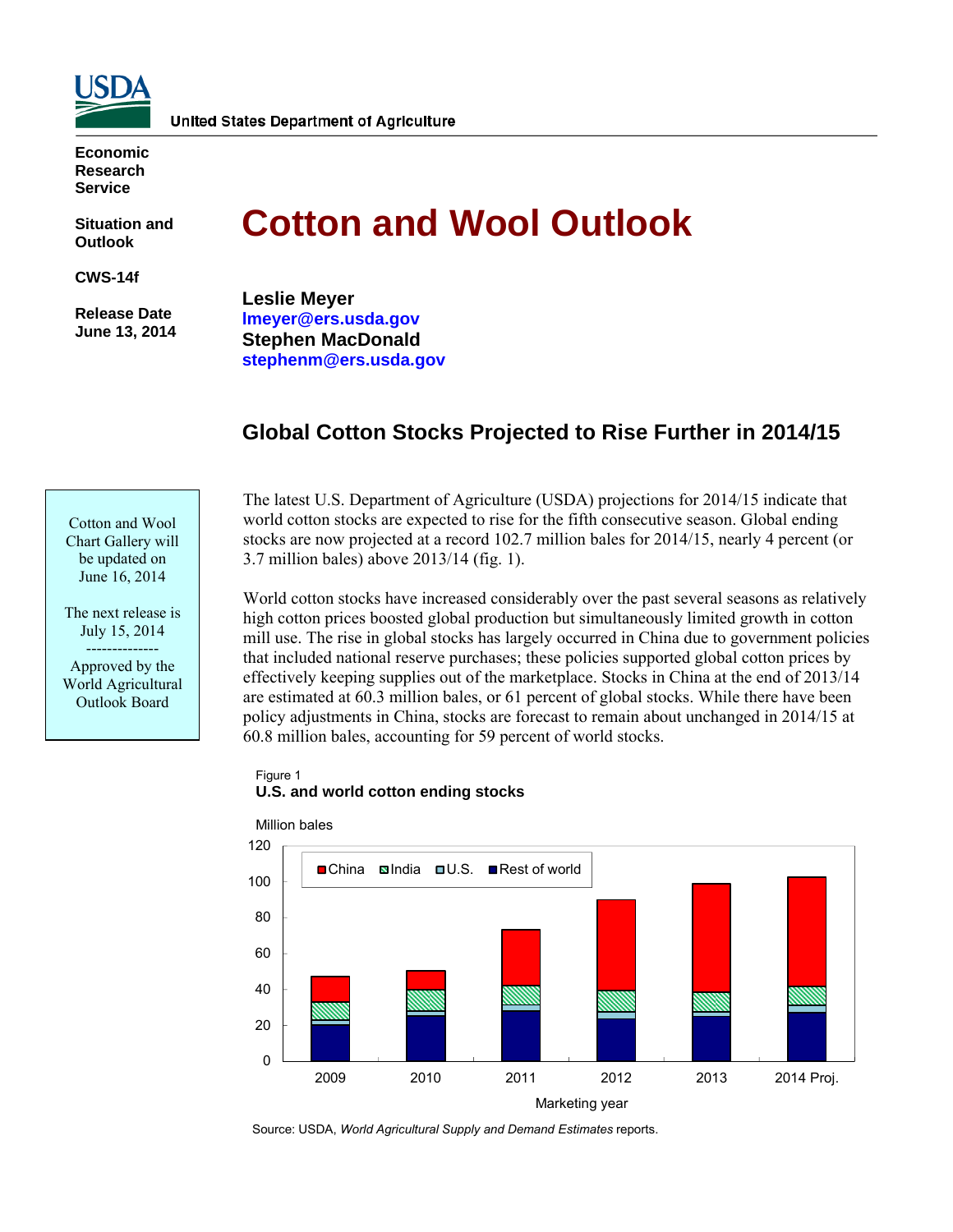# *U.S. 2014 Cotton Production Projection Higher*

USDA's 2014 cotton crop projection was increased to 15.0 million bales this month (compared with 14.5 million in May) as abandonment expectations were reduced slightly to reflect recent rainfall in the Southwest. The latest crop projection is above the 2013 crop of 12.9 million bales but below the previous three seasons.

The planting estimate—currently at 11.1 million acres—will be updated in USDA's *Acreage* report, which will be released on June 30th. This report will include actual plantings as of early June, as well as estimates for any remaining cotton to be planted. As of June 8th, 89 percent of the expected cotton area had been planted, slightly above last year's 87 percent but below the 2009-13 average of 91 percent. Crop development has followed a similar pattern; as of June 8th, 8 percent of the cotton area was squaring, compared with 6 percent a year ago and a 5-year average of 10 percent.

Based on current projections, U.S. cotton harvested area is forecast at 8.75 million acres for 2014, reflecting an abandonment rate of 21 percent. Last season's final abandonment rate was 27.5 percent. Historically, most cotton abandonment occurs in the Southwest region (Texas, Oklahoma, and Kansas) and this is also expected to be true for 2014. Abandonment in the Southwest is expected to reach 34 percent in 2014, below last season's 46 percent and the lowest since 2010 (fig. 2). In 2011, a record 63 percent of the cotton area was abandoned in this region.

The Southwest is experiencing its fourth consecutive year of drought in 2014, as limited precipitation has fallen during this period. In 2011, precipitation was almost nonexistent in the all-important growing area of the Texas High Plains—where



# Figure 2 **Southwest regional upland cotton abandonment rates**

Sources: USDA, *Crop Production* reports and World Agricultural Outlook Board.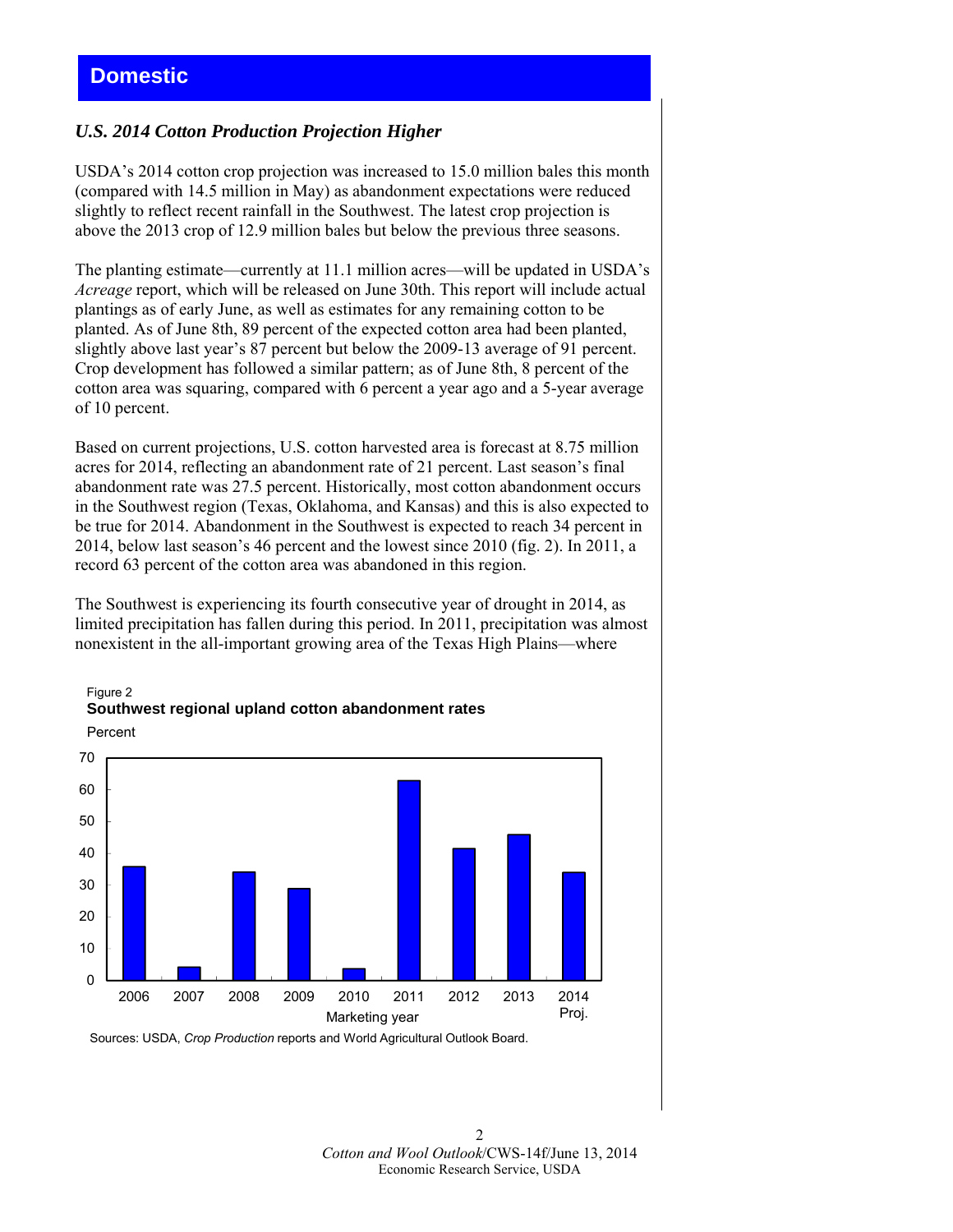more than 60 percent of the region's plantings occur. Below-average precipitation continued and the cumulative effect has reduced the subsoil moisture significantly (fig. 3). From January 2011-May 2014, accumulated precipitation on the High Plains reached only 60 percent of the average. While recent rains will benefit the start of this season's crop, a persistent drought forecast remains in effect for the 2014 season and USDA's early-season crop projection reflects these conditions.

The U.S. cotton yield is forecast at 823 pounds per harvested acre for 2014, compared with 821 pounds per harvested acre in 2013. USDA's National Agricultural Statistics Service will begin "in field" production surveys in August.



Inches of precipitation





# *Demand Unchanged for 2014/15; Stocks Increased*

U.S. cotton demand for 2014/15 remains projected at 13.4 million bales or 5 percent below the 2013/14 estimate. Exports account for 9.7 million bales while mill use contributes the remaining 3.7 million bales. Despite higher U.S. cotton supplies in 2014/15, a lower world trade—particularly imports by China—is contributing to the lower U.S. export forecast. In 2014/15, the U.S. share of global trade is projected at 27 percent, up slightly from 2013/14. While U.S. export shipments are expected to decline, 2014/15 cotton mill use is forecast to rise about 3 percent; the U.S. textile industry remains very competitive and increased capacity is expected to be in place in 2014/15.

Based on these supply and demand estimates, U.S. ending stocks for 2014/15 are projected at 4.3 million bales, 1.6 million bales above the relatively low beginning level and the highest since 2008/09. The implied stocks-to-use ratio is estimated at 32 percent, also the highest in 6 years. The forecast for the 2014/15 U.S. average farm price is expected to range between 60 and 80 cents per pound, with the midpoint of this range 7.5 cents below 2013/14's estimate of 77.5 cents per pound.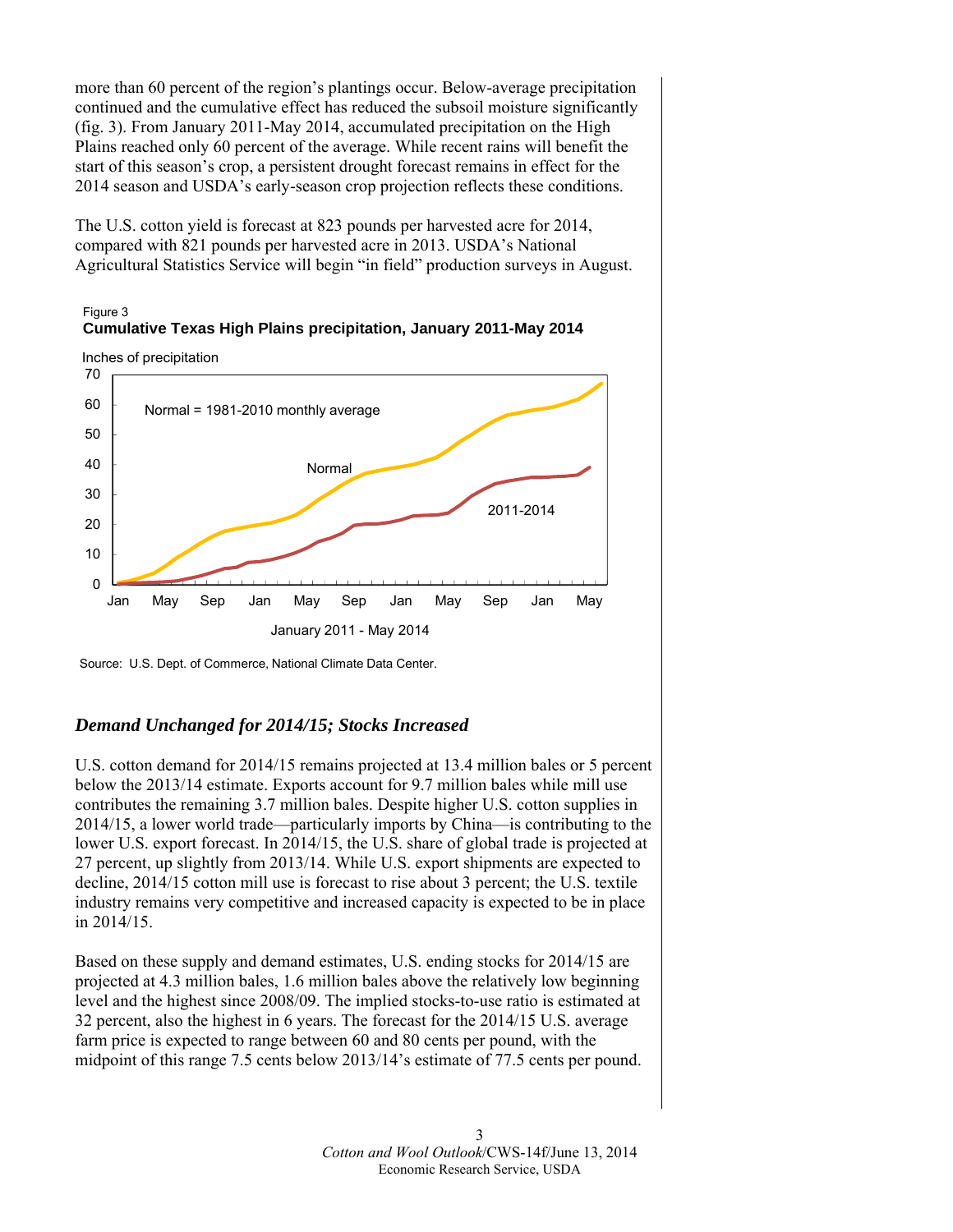# *2013/14 Cotton Estimate Revisions*

The U.S. cotton export estimate was revised upward this month to 10.5 million bales based on recent data from USDA's Foreign Agricultural Service. Although up slightly from the previous month, 2013/14 exports remain 2.5 million bales below the previous season due largely to limited supply. By the end of May, U.S. cotton export commitments (shipments plus outstanding sales) had reached 10.8 million bales, while exports had totaled 9.3 million bales, or 89 percent of the estimate (fig. 4). As a result, shipments through the end of July will need to average approximately 134,000 bales per week, which is below the May average of 215,000 bales per week.

As a result of the export adjustment in June, U.S. cotton ending stocks were lowered. Ending stocks for 2013/14 are estimated at 2.7 million bales, the lowest in three seasons. The implied stocks-to-use ratio of 19 percent is also the smallest since 2010/11.





Sources: USDA, *World Agricultural Supply and Demand Estimates* and *Export Sales* reports.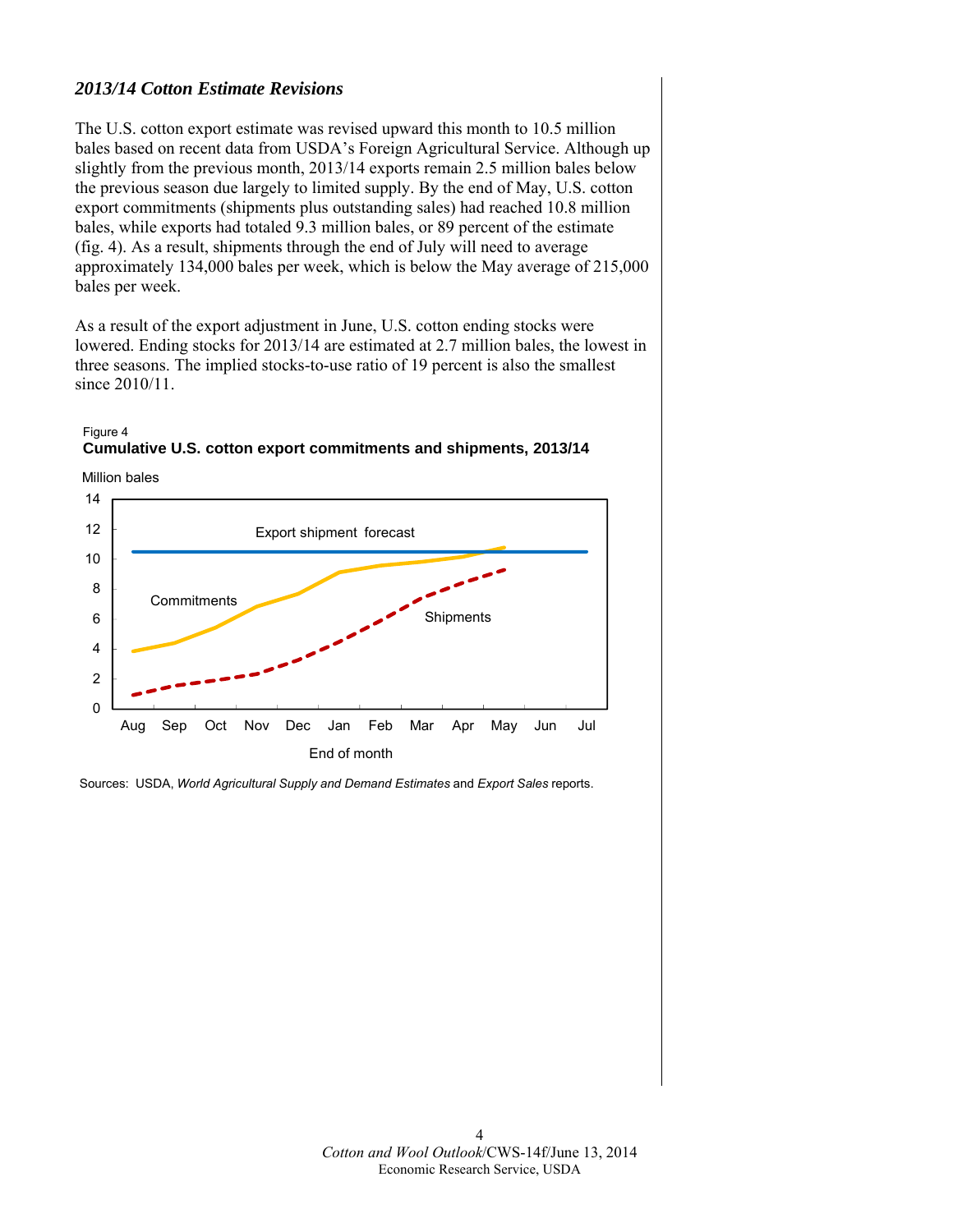# *Global Cotton Production to Decline in 2014/15*

Global 2014/15 cotton production is projected to decline 2 percent from a year ago to 115.9 million bales; lower expected crops in several major cotton-producing countries more than offset increases in the United States, Brazil, and Turkey. China's 2014/15 production is forecast to decrease 8 percent from a year earlier to 29.5 million bales, the lowest since 2005/06. India's production is expected at 28.5 million bales, nearly 7 percent below 2013/14, despite an increase in forecast area. Production in Australia is projected to decline 1 million bales to 3.1 million bales as an area reduction is expected due to low reservoir levels. In addition to the U.S. production increase for 2014/15, gains for Brazil (8.3-million-bale crop) and Turkey (2.9-million-bale crop) are expected to result from increased area. Production in Pakistan and Uzbekistan are projected to remain near year-ago levels.

World area harvested in 2014/15 is forecast at 33.0 million hectares, up marginally from the previous season's 32.8 million hectares. Like production, area increases in a number of countries are somewhat offset by declines in others. The global cotton yield is forecast at 764 kg/hectare in 2014/15, down 20 kg/hectare from a year ago and the lowest since 2010/11.

#### *World Cotton Consumption to Expand in 2014/15; Trade to Decrease*

Global 2014/15 cotton mill use is forecast at 112.3 million bales, 2 percent above the previous season. Mill use in China is expected to rebound in 2014/15 to 37.0 million bales—up from an estimated 35.5 million bales this season and the highest in 3 years. During the last several seasons, China's relatively high domestic cotton prices encouraged yarn imports and constrained domestic mill use. However, policy adjustments reducing price support levels are expected to boost cotton mill use in 2014/15. India's consumption is projected to rise 2 percent to about 24.3 million bales, a record, as demand for India's textile product exports is expected to remain strong. Expansion of cotton mill use in Pakistan is also likely to continue in 2014/15, reaching 11.3 million bales or 3 percent above a year earlier. In addition to gains for the United States, cotton mill consumption is also projected to rise in Turkey and Bangladesh.

World cotton trade, on the other hand, is forecast to reach only 35.6 million bales in 2014/15—13 percent below 2013/14 and the lowest in 4 years—due mainly to China's expected reduction in raw cotton imports. In 2014/15, China is projected to import only 8.0 million bales of cotton, 5.5 million bales less than estimated for 2013/14 and one-third the level imported just 3 years ago—a record 24.5 million bales (fig. 5). Most other importing countries are expected to have offsetting changes in 2014/15; imports are forecast to rise in Bangladesh, Indonesia, and Pakistan, while declines are seen for Turkey and Vietnam.

Exports are projected to decrease in 2014/15 across major exporting countries with the exception of Brazil, which is rebounding from limited exportable supplies in 2013/14. Significant reductions are seen for India and Australia in 2014/15. For India, exports are forecast to decline 37 percent to 5.7 million bales, while shipments from Australia are projected to decrease 35 percent to 3.1 million bales.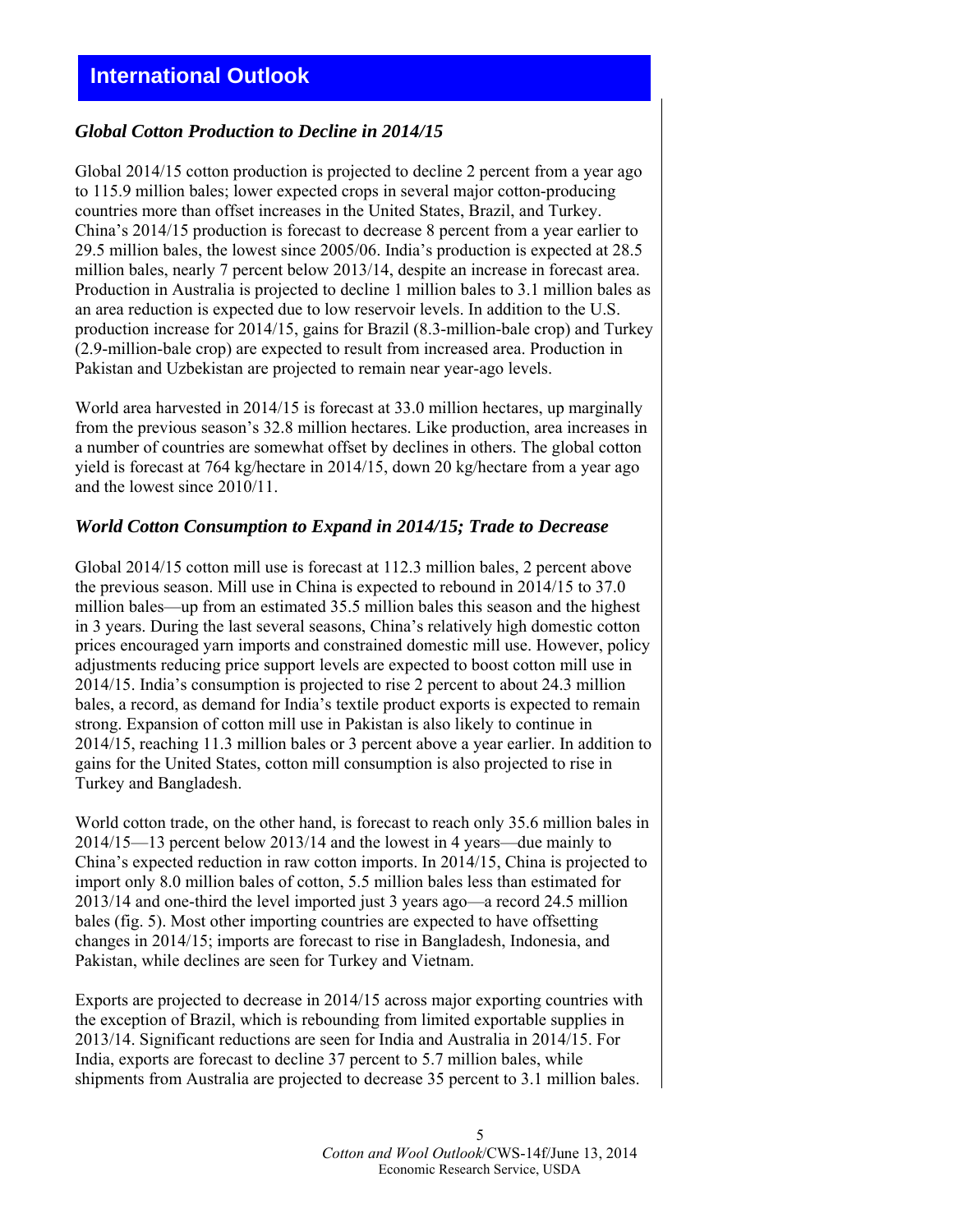

In addition to the 8-percent reduction seen for the United States in 2014/15, exports from Uzbekistan are expected to fall 7 percent to 2.5 million bales.

Figure 5

Source: USDA, *World Agricultural Supply and Demand Estimates* reports.

Global ending stocks are forecast to reach 102.7 million bales by the end of 2014/15, more than double the 2009/10 season when stocks fell to a low of 47.1 million bales (fig. 6). In response to very tight stocks, world cotton prices jumped dramatically to average \$1.65 per pound in 2010/11 and \$1.00 per pound in 2011/12. With China's reserve policies supporting world prices beginning in 2011/12, global production has continued to outpace the demand for cotton fiber, leading to consecutive record stock levels. For 2014/15, the world cotton price is expected to decrease from this season's 92-cent-per-pound average to around 80 cents per pound as the Government of China reduces market support.

#### Figure 6 **Global cotton stocks and prices**



6 *Cotton and Wool Outlook*/CWS-14f/June 13, 2014 Economic Research Service, USDA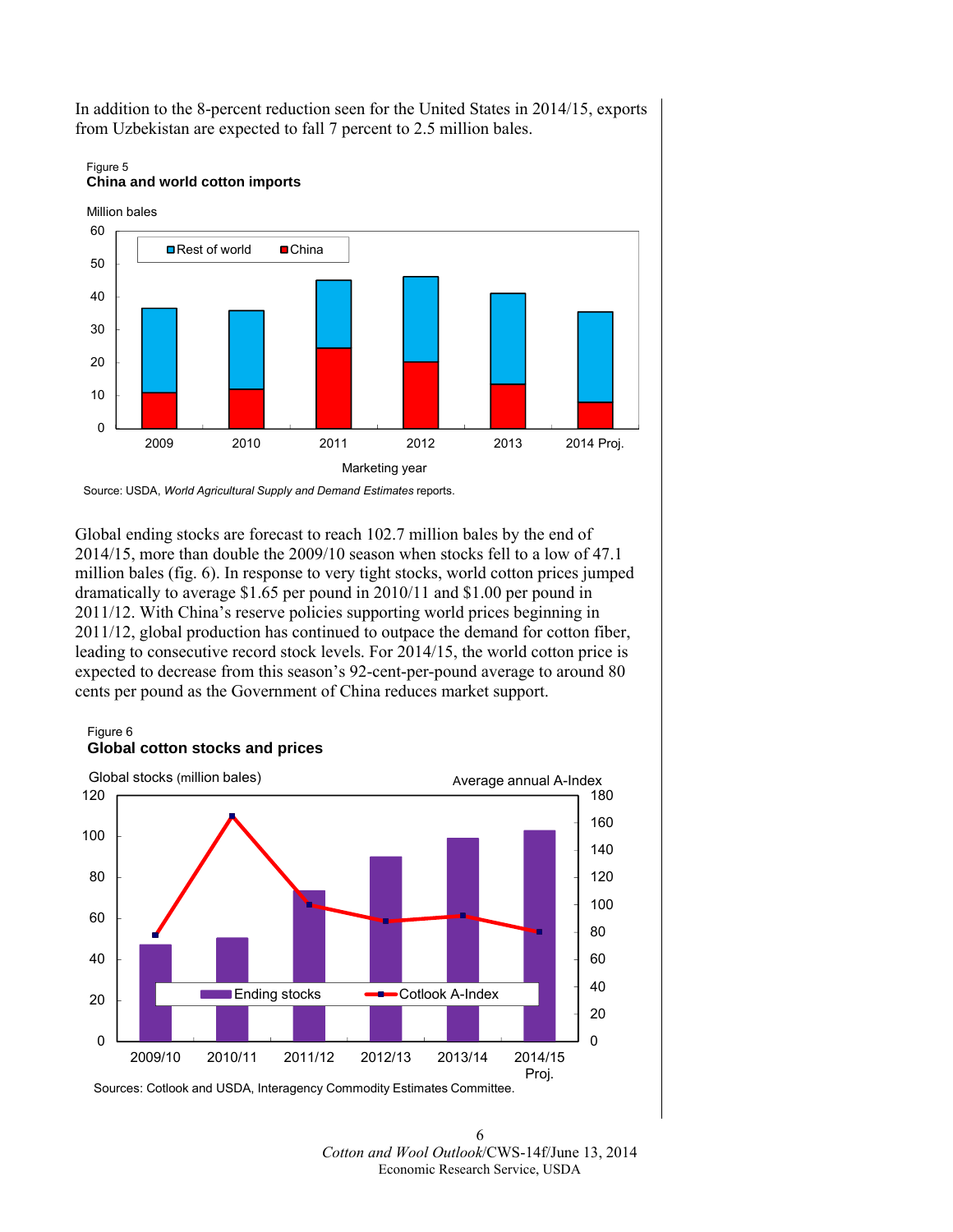# **Contacts and Links**

#### **Contact Information**

Leslie Meyer (U.S. cotton and textiles), (202) 694-530 lmeyer@ers.usda.gov Stephen MacDonald (foreign cotton), (202) 694-5305 stephenm@ers.usda.gov Carolyn Liggon (web publishing),  $(202)$  694-5056 cvliggon@ers.usda.gov

#### **Subscription Information**

Subscribe to ERS e-mail notification service at http://www.ers.usda.gov/subscribe-to-ers -e-newsletters.aspx to receive timely notification of newsletter availability. Printed copies can be purchased from the USDA Order Desk by calling 1-800-363-2068 (specify the issue number). To order printed copies of the five field crop newsletters cotton and wool, feed, rice, oil crops, and wheat—as a series, specify series SUB-COR-4043.

### *Data*

Cotton and Wool Monthly Tables (http://cms.ers.usda.gov/publications/cws-cottonand-wool-outlook)

Cotton and Wool Chart Gallery (http://www.ers.usda.gov/data-products/cotton-andwool-chart-gallery.aspx#.UguTC6z8J8E)

# *Related Websites*

WASDE http://usda.mannlib.cornell.edu/MannUsda/viewDocumentInfo.do?documentID=1194

Cotton Topics http://www.ers.usda.gov/topics/crops/cotton-wool.aspx

#### Cotton and Wool Outlook

http://usda.mannlib.cornell.edu/MannUsda/viewDocumentInfo.do?documentID=1281

The U.S. Department of Agriculture (USDA) prohibits discrimination in all its programs and activities on the basis of race, color, national origin, age, disability, and where applicable, sex, marital status, familial status, parental status, religion, sexual orientation, genetic information, political beliefs, reprisal, or because all or a part of an individual's income is derived from any public assistance program. (Not all prohibited bases apply to all programs.) Persons with disabilities who require alternative means for communication of program information (Braille, large print, audiotape, etc.) should contact USDA's TARGET Center at (202) 720-2600 (voice and TDD). To file a complaint of discrimination, write to USDA, Director, Office of Civil Rights, 1400 Independence Avenue, SW, Washington, DC 20250-9410 or call (800) 795-3272 (voice) or (202) 720-6382 (TDD). USDA is an equal opportunity provider and employer.

> 7 *Cotton and Wool Outlook*/CWS-14f/June 13, 2014 Economic Research Service, USDA

#### **E-mail Notification**

Readers of ERS outlook reports have two ways they can receive an e-mail notice about release of reports and associated data.

• Receive timely notification (soon) after the report is posted on the web) via USDA's Economics, Statistics, and Market Information System (which is housed at Cornell University's Mann Library). Go to http://usda.mannlib.cornell.edu/Mann Usda/aboutEmailService.do and follow the instructions to receive e-mail notices about ERS, Agricultural Marketing Service, National Agricultural Statistics Service, and World Agricultural Outlook Board products.

• Receive weekly notification (on Friday afternoon) via the ERS website. Go to http://www.ers.usda.gov/subscribeto-ers-e-newsletters.aspx and follow the instructions to receive notices about ERS outlook reports, Amber Waves magazine, and other reports and data products on specific topics. ERS also offers RSS (really simple syndication) feeds for all ERS products. Go to http://www.ers.usda.gov/rss/

to get started.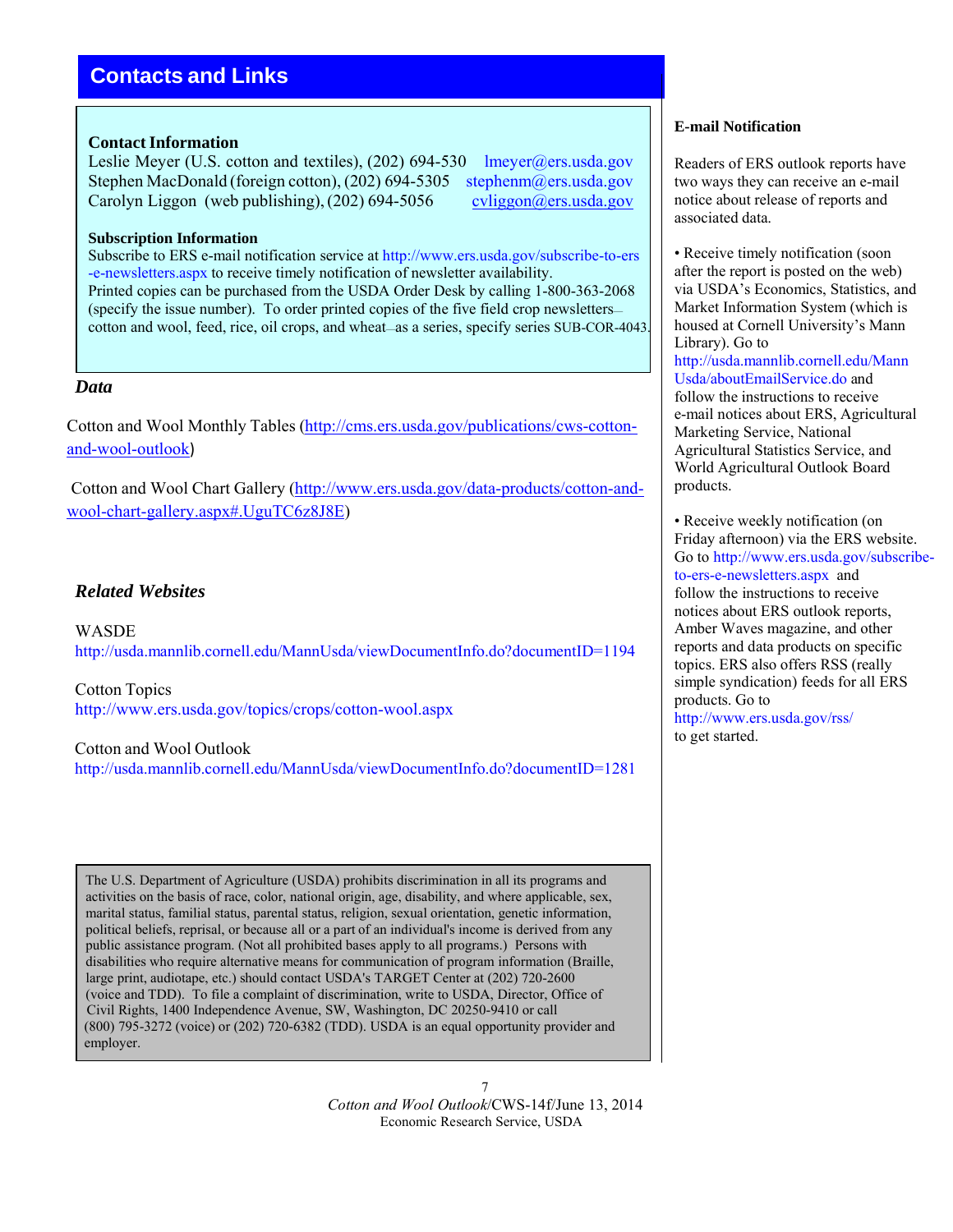|                      |                     |         |                       | 2014/15 |
|----------------------|---------------------|---------|-----------------------|---------|
| Item                 | 2012/13             | 2013/14 | May                   | June    |
|                      |                     |         | Million acres         |         |
| Upland:              |                     |         |                       |         |
| Planted              | 12.076              | 10.206  | 10.943                | 10.943  |
| Harvested            | 9.135               | 7.345   | 8.294                 | 8.594   |
|                      |                     |         | Pounds                |         |
| Yield/harvested acre | 869                 | 802     | 811                   | 811     |
|                      |                     |         | Million 480-lb, bales |         |
| Beginning stocks     | 3.081               | 3.705   | 2.711                 | 2.609   |
| Production           | 16.535              | 12.275  | 14.012                | 14.512  |
| Total supply 1/      | 19.622              | 15.983  | 16.728                | 17.126  |
| Mill use             | 3.478               | 3.580   | 3.675                 | 3.675   |
| <b>Exports</b>       | 12.190              | 9.775   | 9.220                 | 9.220   |
| Total use            | 15.668              | 13.355  | 12.895                | 12.895  |
| Ending stocks 2/     | 3.705               | 2.609   | 3.823                 | 4.221   |
|                      |                     |         | Percent               |         |
| Stocks-to-use ratio  | 23.6                | 19.5    | 29.6                  | 32.7    |
|                      |                     |         | 1,000 acres           |         |
| Extra-long staple:   |                     |         |                       |         |
| Planted              | 238.4               | 201.0   | 158.0                 | 158.0   |
| Harvested            | 236.8               | 199.4   | 156.0                 | 156.0   |
|                      |                     |         | Pounds                |         |
| Yield/harvested acre | 1,581               | 1,527   | 1,500                 | 1,500   |
|                      | 1,000 480-lb. bales |         |                       |         |
| Beginning stocks     | 269                 | 195     | 89                    | 91      |
| Production           | 780                 | 634     | 488                   | 488     |
| Total supply 1/      | 1,053               | 836     | 582                   | 584     |
| Mill use             | 22                  | 20      | 25                    | 25      |
| Exports              | 836                 | 725     | 480                   | 480     |
| Total use            | 858                 | 745     | 505                   | 505     |
| Ending stocks 2/     | 195                 | 91      | 77                    | 79      |
|                      |                     |         | Percent               |         |
| Stocks-to-use ratio  | 22.7                | 12.2    | 15.2                  | 15.6    |

|  |  | Table 1--U.S. cotton supply and use estimates |
|--|--|-----------------------------------------------|
|--|--|-----------------------------------------------|

1/ Includes imports. 2/ Includes unaccounted.

Source: USDA, World Agricultural Outlook Board.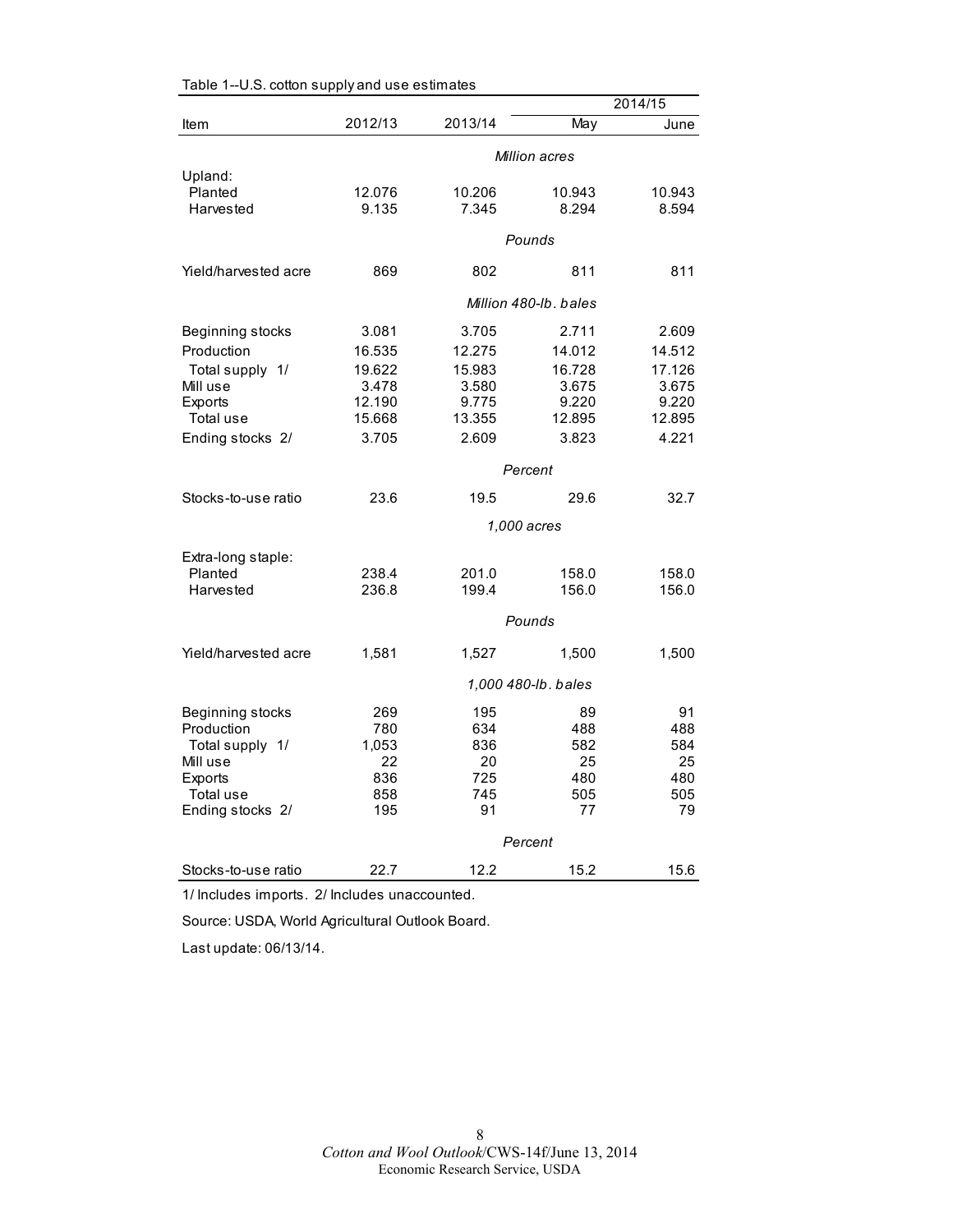|                      |         |         |                       | 2014/15 |
|----------------------|---------|---------|-----------------------|---------|
| Item                 | 2012/13 | 2013/14 | May                   | June    |
|                      |         |         | Million 480-lb, bales |         |
| Supply:              |         |         |                       |         |
| Beginning stocks--   |         |         |                       |         |
| World                | 73.47   | 90.03   | 97.91                 | 99.00   |
| Foreign              | 70.12   | 86.13   | 95.11                 | 96.30   |
| Production--         |         |         |                       |         |
| World                | 122.95  | 118.13  | 115.46                | 115.92  |
| Foreign              | 105.64  | 105.22  | 100.96                | 100.92  |
| Imports--            |         |         |                       |         |
| World                | 46.20   | 41.07   | 36.29                 | 35.57   |
| Foreign              | 46.19   | 41.06   | 36.28                 | 35.56   |
| Use:                 |         |         |                       |         |
| Mill use--           |         |         |                       |         |
| World                | 106.77  | 109.82  | 111.83                | 112.29  |
| Foreign              | 103.27  | 106.22  | 108.13                | 108.59  |
| Exports--            |         |         |                       |         |
| World                | 46.69   | 41.02   | 36.29                 | 35.56   |
| Foreign              | 33.66   | 30.52   | 26.59                 | 25.86   |
| Ending stocks--      |         |         |                       |         |
| World                | 90.03   | 99.00   | 101.66                | 102.71  |
| Foreign              | 86.13   | 96.30   | 97.76                 | 98.41   |
|                      |         |         | Percent               |         |
| Stocks-to-use ratio: |         |         |                       |         |
| World                | 84.3    | 90.1    | 90.9                  | 91.5    |
| Foreign              | 83.4    | 90.7    | 90.4                  | 90.6    |

Table 2--World cotton supply and use estimates

Source: USDA, World Agricultural Outlook Board.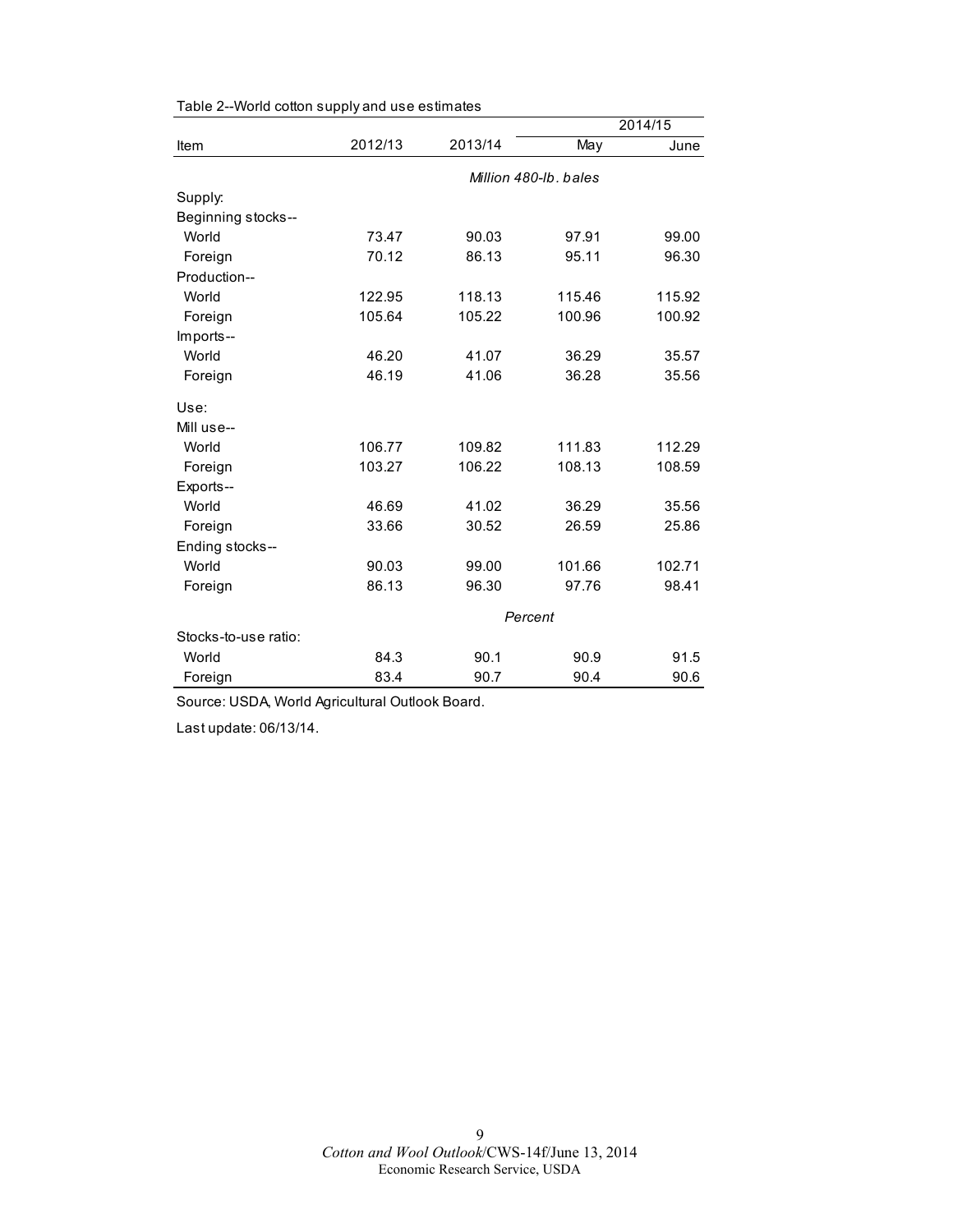| Table 3--U.S. fiber supply |           |                     |           |           |
|----------------------------|-----------|---------------------|-----------|-----------|
|                            | Feb.      | Mar.                | Apr.      | Apr.      |
| Item                       | 2014      | 2014                | 2014      | 2013      |
|                            |           | 1,000 480-lb. bales |           |           |
| Cotton:                    |           |                     |           |           |
| Stocks, beginning          | 10,339    | 8,840               | 7,196     | 9,772     |
| Ginnings                   | 168       | 0                   | 0         | 0         |
| Imports since August 1     | 2.1       | 5.7                 | 9.2       | 4.9       |
|                            |           | Million pounds      |           |           |
| Manmade:                   |           |                     |           |           |
| Production                 | 493.5     | 530.3               | 557.9     | 533.0     |
| Noncellulosic              | 493.5     | 530.3               | 557.9     | 533.0     |
| Cellulosic                 | <b>NA</b> | <b>NA</b>           | <b>NA</b> | <b>NA</b> |
| Total since January 1      | 1,004.7   | 1,535.0             | 2,092.9   | 2,091.0   |
|                            |           |                     |           |           |
|                            | Jan.      | Feb.                | Mar.      | Mar.      |
|                            | 2014      | 2014                | 2014      | 2013      |
|                            |           | Million pounds      |           |           |
| Raw fiber imports:         | 165.0     | 131.7               | NA        | 158.9     |
| Noncellulosic              | 150.1     | 120.5               | <b>NA</b> | 147.2     |
| Cellulosic                 | 14.9      | 11.2                | <b>NA</b> | 11.7      |
| Total since January 1      | 165.0     | 296.7               | NA        | 448.1     |
|                            |           | 1,000 pounds        |           |           |
| Wool and mohair:           |           |                     |           |           |
| Raw wool imports, clean    | 597.6     | 379.1               | 348.3     | 358.7     |
| 48s-and-finer              | 201.7     | 246.8               | 257.4     | 201.6     |
| Not-finer-than-46s         | 395.9     | 132.3               | 90.9      | 157.2     |
| Total since January 1      | 597.6     | 976.7               | 1325.1    | 1,067.4   |
| Wool top imports           | 226.0     | 243.3               | 229.0     | 727.3     |
| Total since January 1      | 226.0     | 469.3               | 698.3     | 1,775.0   |
| Mohair imports, clean      | 0.0       | 0.0                 | 0.0       | 0.0       |
| Total since January 1      | 0.0       | 0.0                 | 0.0       | 0.0       |

NA = Not available.

Sources: USDA, National Agricultural Statistics Service;

U.S. Dept. of Commerce, U.S. Census Bureau; and *Fiber Organon.*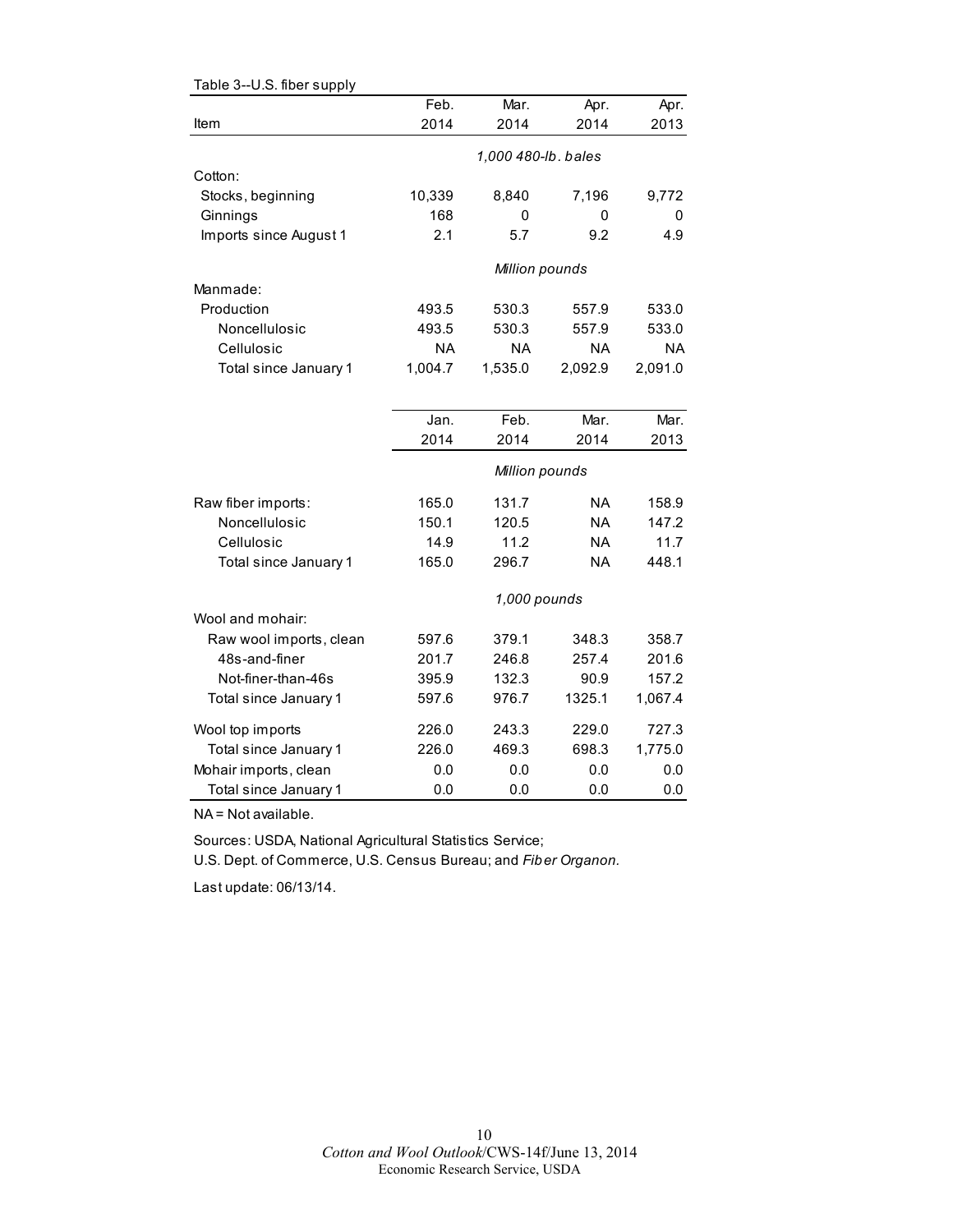| Table 4--U.S. fiber demand  |       |                     |           |         |
|-----------------------------|-------|---------------------|-----------|---------|
|                             | Feb.  | Mar.                | Apr.      | Apr.    |
| Item                        | 2014  | 2014                | 2014      | 2013    |
|                             |       |                     |           |         |
|                             |       | 1,000 480-lb. bales |           |         |
| Cotton:                     |       |                     |           |         |
| All consumed by mills 1/    | 269   | 309                 | 294       | 305     |
| Total since August 1        | 2,031 | 2,339               | 2,632     | 2,584   |
| Daily rate                  | 13.4  | 14.7                | 13.4      | 13.9    |
| Upland consumed by mills 1/ | 267   | 307                 | 293       | 303     |
| Total since August 1        | 2,020 | 2,327               | 2,620     | 2,572   |
| Daily rate                  | 13.4  | 14.6                | 13.3      | 13.8    |
|                             |       |                     |           |         |
| Upland exports              | 1,331 | 1,272               | 1,057     | 1,494   |
| Total since August 1        | 5,506 | 6,778               | 7,835     | 9,590   |
| Sales for next season       | 378   | 469                 | 391       | 229     |
| Total since August 1        | 856   | 1325                | 1,716     | 1,499   |
| Extra-long staple exports   | 67.6  | 67.2                | 67.3      | 87.4    |
| <b>Total since August 1</b> | 434.7 | 501.8               | 569.1     | 607.5   |
| Sales for next season       | 3.0   | 2.4                 | 7.0       | 4.1     |
| Total since August 1        | 5.6   | 7.9                 | 14.9      | 62.7    |
|                             | Jan.  | Feb.                | Mar.      | Mar.    |
|                             | 2014  | 2014                | 2014      | 2013    |
|                             |       | Million pounds      |           |         |
| Manmade:                    |       |                     |           |         |
| Raw fiber exports           | 49.3  | 43.9                | <b>NA</b> | 54.6    |
| Noncellulosic               | 48.5  | 43.3                | <b>NA</b> | 54.2    |
| Cellulosic                  | 0.8   | 0.6                 | <b>NA</b> | 0.4     |
| Total since January 1       | 49.3  | 93.2                | <b>NA</b> | 158.9   |
|                             |       | 1,000 pounds        |           |         |
| Wool and mohair:            |       |                     |           |         |
| Raw wool exports, clean     | 671.7 | 619.0               | 723.3     | 772.8   |
| Total since January 1       | 671.7 | 1,290.7             | 2,014.0   | 2,454.2 |
| Wool top exports            | 167.3 | 86.4                | 104.9     | 183.1   |
| Total since January 1       | 167.3 | 253.8               | 358.7     | 614.3   |
| Mohair exports, clean       | 31.2  | 90.8                | 64.5      | 2.3     |
| Total since January 1       | 31.2  | 122.0               | 186.5     | 4.0     |

NA = Not Available.

1/ Estimated by USDA.

Sources: USDA, Farm Service Agency; USDA, Foreign Agricultural Service, *U.S. Export Sales;* U.S. Dept. of Commerce, U.S. Census Bureau; and *Fiber Organon.*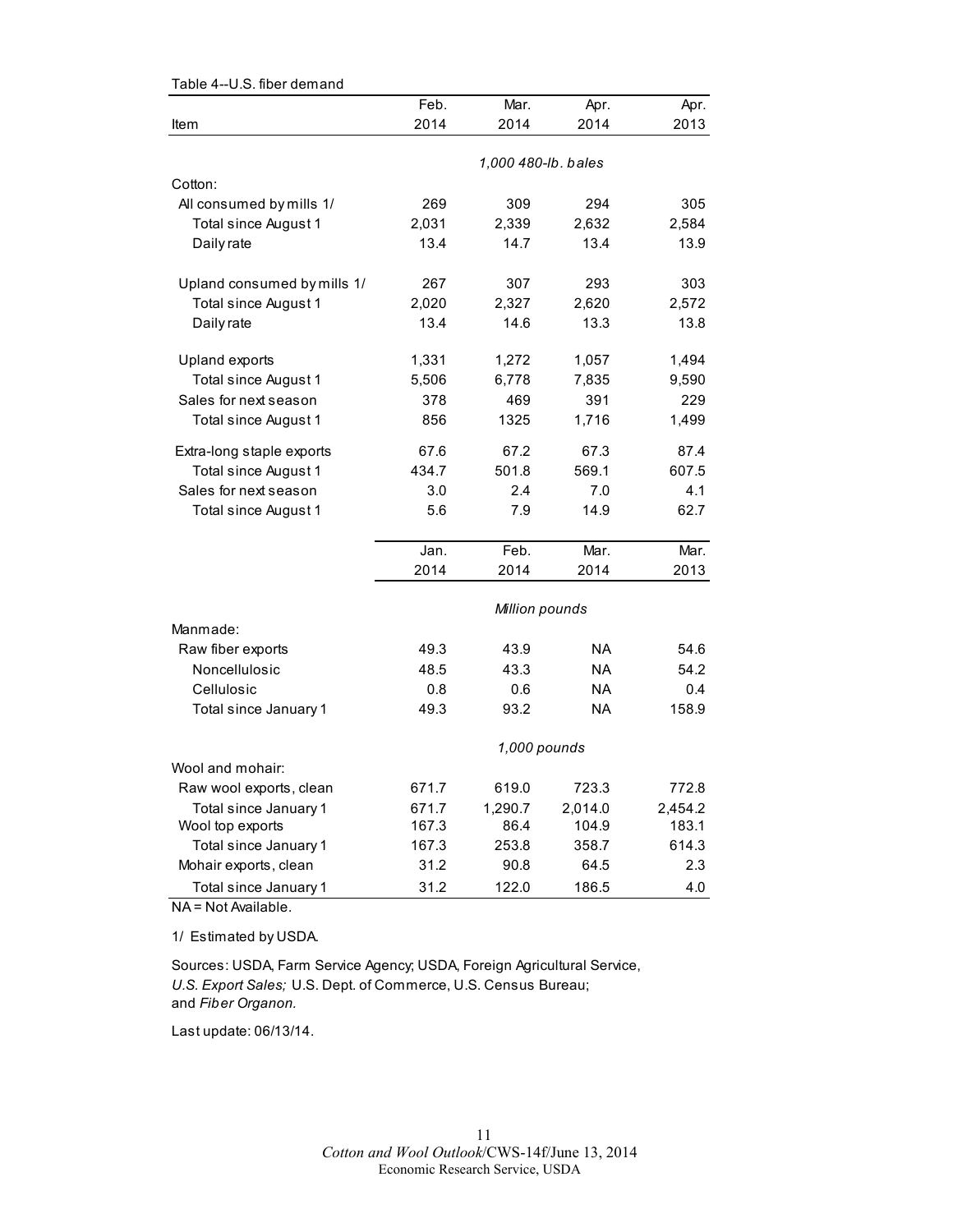|                            | Mar.      | Apr.              | May       | May    |
|----------------------------|-----------|-------------------|-----------|--------|
| Item                       | 2014      | 2014              | 2014      | 2013   |
|                            |           |                   |           |        |
|                            |           | Cents per pound   |           |        |
| Domestic cotton prices:    |           |                   |           |        |
| Adjusted world price       | 74.29     | 71.37             | 70.72     | 71.82  |
| Upland spot 41-34          | 86.70     | 85.48             | 83.20     | 79.84  |
| Pima spot 02-46            | 178.86    | 180.67            | 183.50    | 145.00 |
| Average price received by  |           |                   |           |        |
| upland producers           | 79.40     | 80.50             | 80.70     | 78.30  |
| Far Eastern cotton quotes: |           |                   |           |        |
| A Index                    | 96.64     | 94.09             | 92.71     | 92.30  |
| Memphis/Eastern            | 100.56    | 99.88             | 98.00     | 93.45  |
| Memphis/Orleans/Texas      | 100.31    | 99.44             | 97.50     | 93.20  |
| California/Arizona         | 100.88    | 100.00            | 98.25     | 96.55  |
|                            |           | Dollars per pound |           |        |
| Wool prices (clean):       |           |                   |           |        |
| <b>U.S. 58s</b>            | 2.38      | 2.98              | 3.13      | 2.87   |
| Australian 58s 1/          | 3.61      | 3.59              | 3.83      | 4.11   |
| U.S.60s                    | 3.33      | 3.58              | 3.58      | 3.21   |
| Australian 60s 1/          | <b>NQ</b> | <b>NQ</b>         | <b>NQ</b> | 4.65   |
| <b>U.S. 64s</b>            | 4.09      | 4.12              | 4.35      | 4.05   |
| Australian 64s 1/          | 4.86      | 4.92              | 5.04      | 5.17   |

Table 5--U.S. and world fiber prices

NQ = No quote.

1/ In bond, Charleston, SC.

Sources: USDA, *Cotton Price Statistics* ; Cotlook Ltd., *Cotton Outlook;*  and trade reports.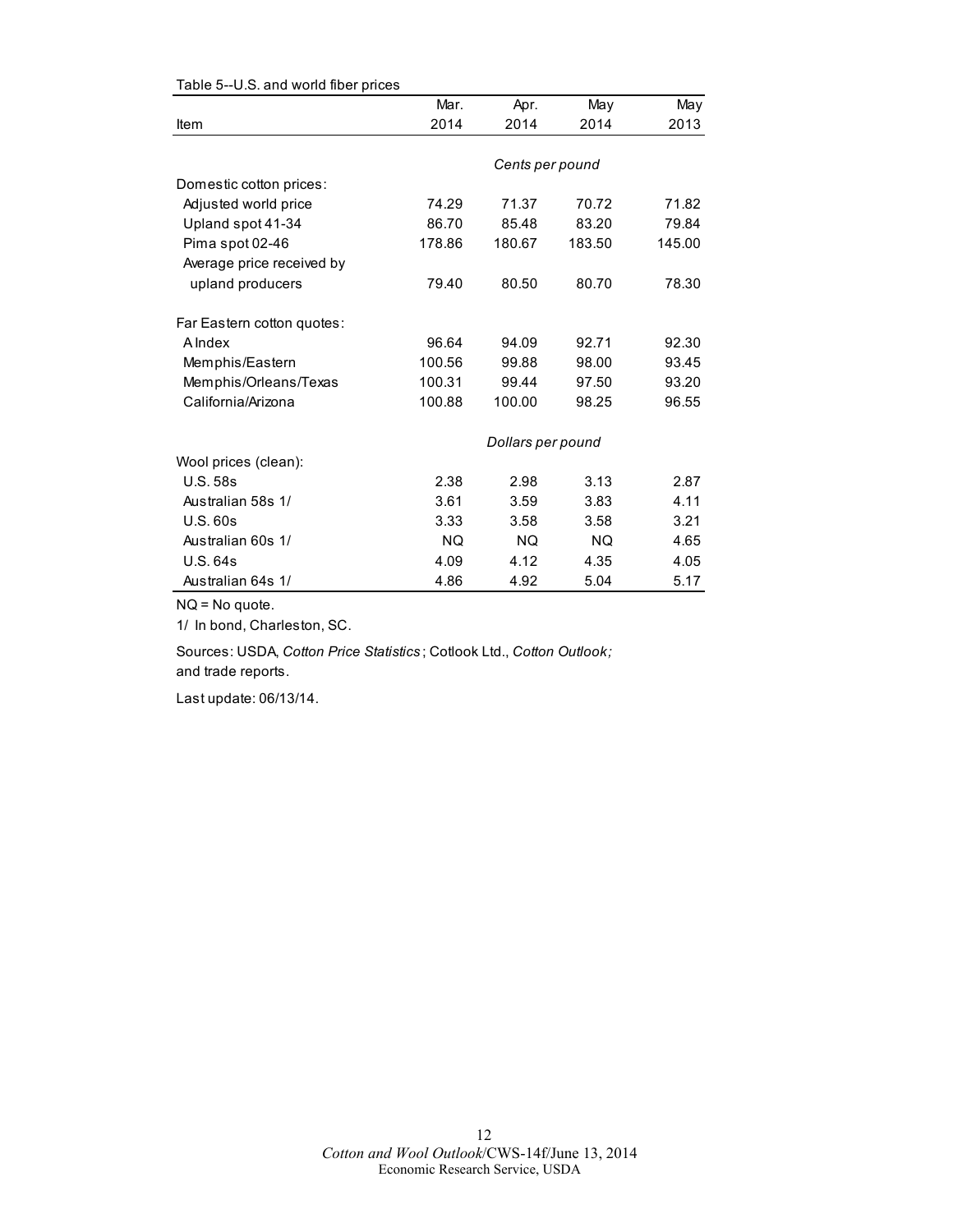| Table 6--U.S. textile imports, by fiber |           |           |                 |           |  |
|-----------------------------------------|-----------|-----------|-----------------|-----------|--|
|                                         | Feb.      | Mar.      | Apr.            | Apr.      |  |
| Item                                    | 2014      | 2014      | 2014            | 2013      |  |
|                                         |           |           | 1,000 pounds 1/ |           |  |
| Yarn, thread, and fabric:               | 222,671   | 240,592   | 263,144         | 242,510   |  |
| Cotton                                  | 47,575    | 48,845    | 56,140          | 52,163    |  |
| Linen                                   | 18,123    | 20,579    | 19,833          | 17,881    |  |
| Wool                                    | 3,641     | 3,834     | 4,102           | 3,877     |  |
| Silk                                    | 482       | 467       | 549             | 539       |  |
| Manmade                                 | 152,850   | 166,867   | 182,522         | 168,050   |  |
| Apparel:                                | 828,693   | 784,919   | 807,879         | 792,607   |  |
| Cotton                                  | 464,271   | 448,365   | 446,996         | 452,679   |  |
| Linen                                   | 9,264     | 9,227     | 10,106          | 9,805     |  |
| Wool                                    | 17,451    | 16,331    | 17,714          | 16,487    |  |
| Silk                                    | 9,882     | 8,590     | 10,008          | 9,279     |  |
| Manmade                                 | 327,825   | 302,406   | 323,054         | 304,359   |  |
| Home furnishings:                       | 197,868   | 180,101   | 213,789         | 212,012   |  |
| Cotton                                  | 114,310   | 111,806   | 128,739         | 129,904   |  |
| Linen                                   | 1,177     | 866       | 1,259           | 957       |  |
| Wool                                    | 283       | 302       | 286             | 342       |  |
| Silk                                    | 156       | 96        | 181             | 160       |  |
| Manmade                                 | 81,942    | 67,031    | 83,325          | 80,649    |  |
| Floor coverings:                        | 63,466    | 70,620    | 72,604          | 62,052    |  |
| Cotton                                  | 8,040     | 8,104     | 8,661           | 7,376     |  |
| Linen                                   | 16,173    | 18,868    | 18,069          | 16,443    |  |
| Wool                                    | 9,187     | 10,153    | 10,879          | 9,575     |  |
| Silk                                    | 1,787     | 2,146     | 2,064           | 1,697     |  |
| Manmade                                 | 28,279    | 31,349    | 32,931          | 26,961    |  |
| Total imports: 2/                       | 1,313,081 | 1,276,549 | 1,357,799       | 1,309,534 |  |
| Cotton                                  | 634,412   | 617,348   | 640,771         | 642,358   |  |
| Linen                                   | 44,737    | 49,540    | 49,268          | 45,087    |  |
| Wool                                    | 30,576    | 30,625    | 32,992          | 30,288    |  |
| Silk                                    | 12,305    | 11,299    | 12,802          | 11,675    |  |
| Manmade                                 | 591,051   | 567,737   | 621,967         | 580,127   |  |

 $\mathsf{TableC}$  -LLC, textile imports, by fib

1/ Raw-fiber equivalent. 2/ Includes headgear.

Sources: USDA, Economic Research Service; and U.S. Dept. of Commerce, U.S. Census Bureau.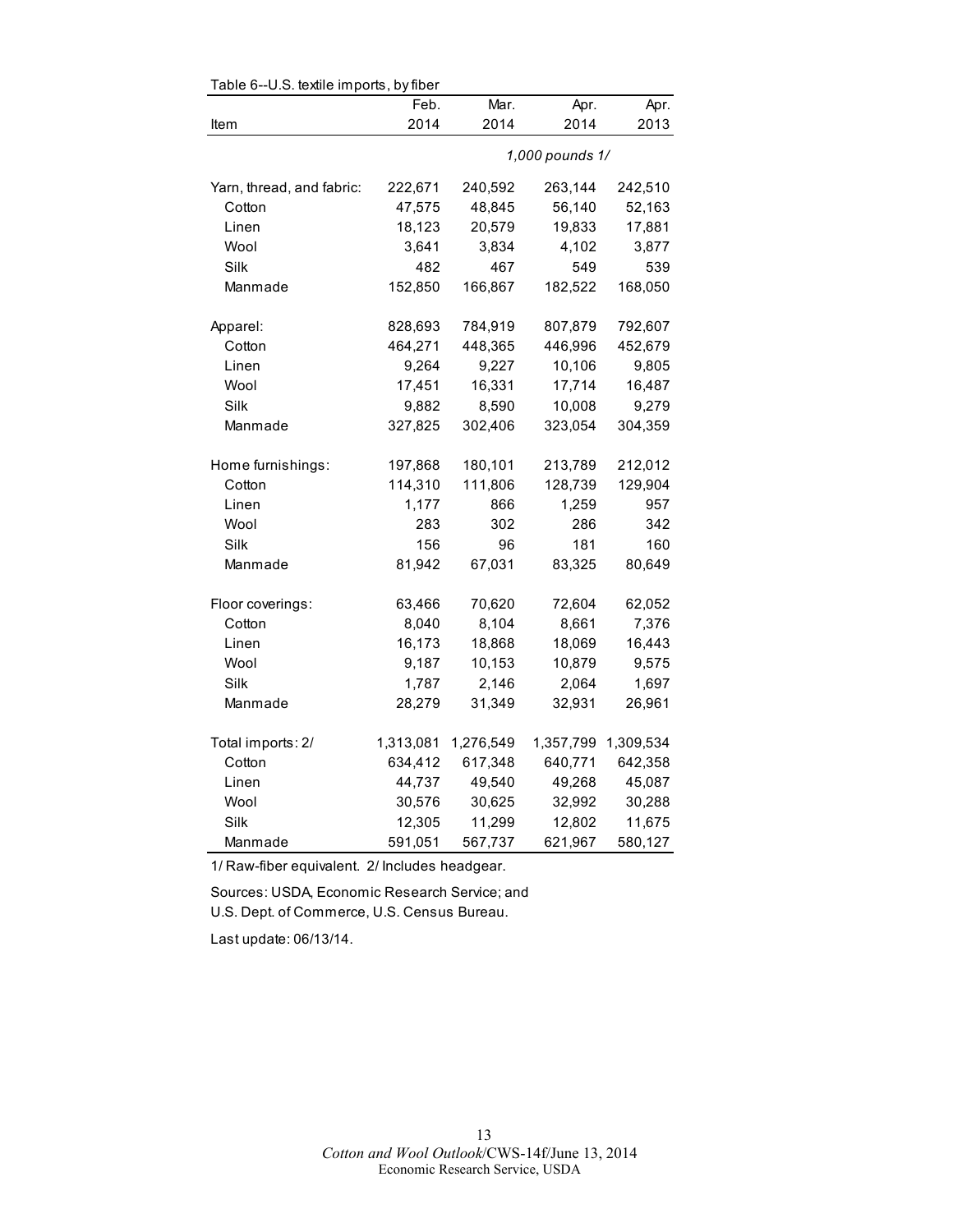| iavic <i>i</i><br>--u.u. textile expurits, by liber |                 |              |              |              |  |
|-----------------------------------------------------|-----------------|--------------|--------------|--------------|--|
|                                                     | Feb.<br>2014    | Mar.<br>2014 | Apr.<br>2014 | Apr.<br>2013 |  |
| Item                                                |                 |              |              |              |  |
|                                                     | 1,000 pounds 1/ |              |              |              |  |
| Yarn, thread, and fabric:                           | 227,985         | 269,498      | 241,628      | 244,686      |  |
| Cotton                                              | 121,407         | 138,502      | 120,242      | 125,705      |  |
| Linen                                               | 6,509           | 7,609        | 7,911        | 6,790        |  |
| Wool                                                | 2,516           | 3,028        | 3,079        | 2,870        |  |
| Silk                                                | 1,067           | 1,348        | 1,358        | 1,055        |  |
| Manmade                                             | 96,486          | 119,011      | 109,039      | 108,265      |  |
|                                                     |                 |              |              |              |  |
| Apparel:                                            | 23,603          | 27,419       | 24,897       | 26,462       |  |
| Cotton                                              | 10,441          | 11,773       | 10,771       | 11,644       |  |
| Linen                                               | 430             | 523          | 450          | 457          |  |
| Wool                                                | 1,279           | 1,699        | 1,402        | 1,489        |  |
| Silk                                                | 903             | 1,068        | 992          | 1,321        |  |
| Manmade                                             | 10,550          | 12,356       | 11,282       | 11,552       |  |
| Home furnishings:                                   | 81,238          | 5,870        | 5,732        | 4,529        |  |
| Cotton                                              | 2,005           | 2,583        | 2,456        | 2,254        |  |
| Linen                                               | 280             | 318          | 238          | 226          |  |
| Wool                                                | 76,913          | 114          | 98           | 102          |  |
| Silk                                                | 114             | 34           | 101          | 123          |  |
| Manmade                                             | 1,926           | 2,821        | 2,839        | 1,824        |  |
|                                                     |                 |              |              |              |  |
| Floor coverings:                                    | 27,929          | 32,150       | 30,593       | 31,854       |  |
| Cotton                                              | 1,950           | 2,184        | 2,069        | 2,291        |  |
| Linen                                               | 852             | 999          | 950          | 1,171        |  |
| Wool                                                | 1,874           | 2,037        | 1,947        | 2,984        |  |
| Silk                                                | 20              | 34           | 21           | 29           |  |
| Manmade                                             | 23,233          | 26,896       | 25,606       | 25,380       |  |
| Total exports: 2/                                   | 284,001         | 335,101      | 302,903      | 307,619      |  |
| Cotton                                              | 135,861         | 155,078      | 135,563      | 141,959      |  |
| Linen                                               | 8,072           | 9,448        | 9,548        | 8,645        |  |
| Wool                                                | 5,748           | 6,882        | 6,530        | 7,447        |  |
| Silk                                                | 2,104           | 2,589        | 2,473        | 2,527        |  |
| Manmade                                             | 132,216         | 161,104      | 148,789      | 147,041      |  |

Table 7--U.S. textile exports, by fiber

1/ Raw-fiber equivalent. 2/ Includes headgear.

Sources: USDA, Economic Research Service; and U.S. Dept. of Commerce, U.S. Census Bureau.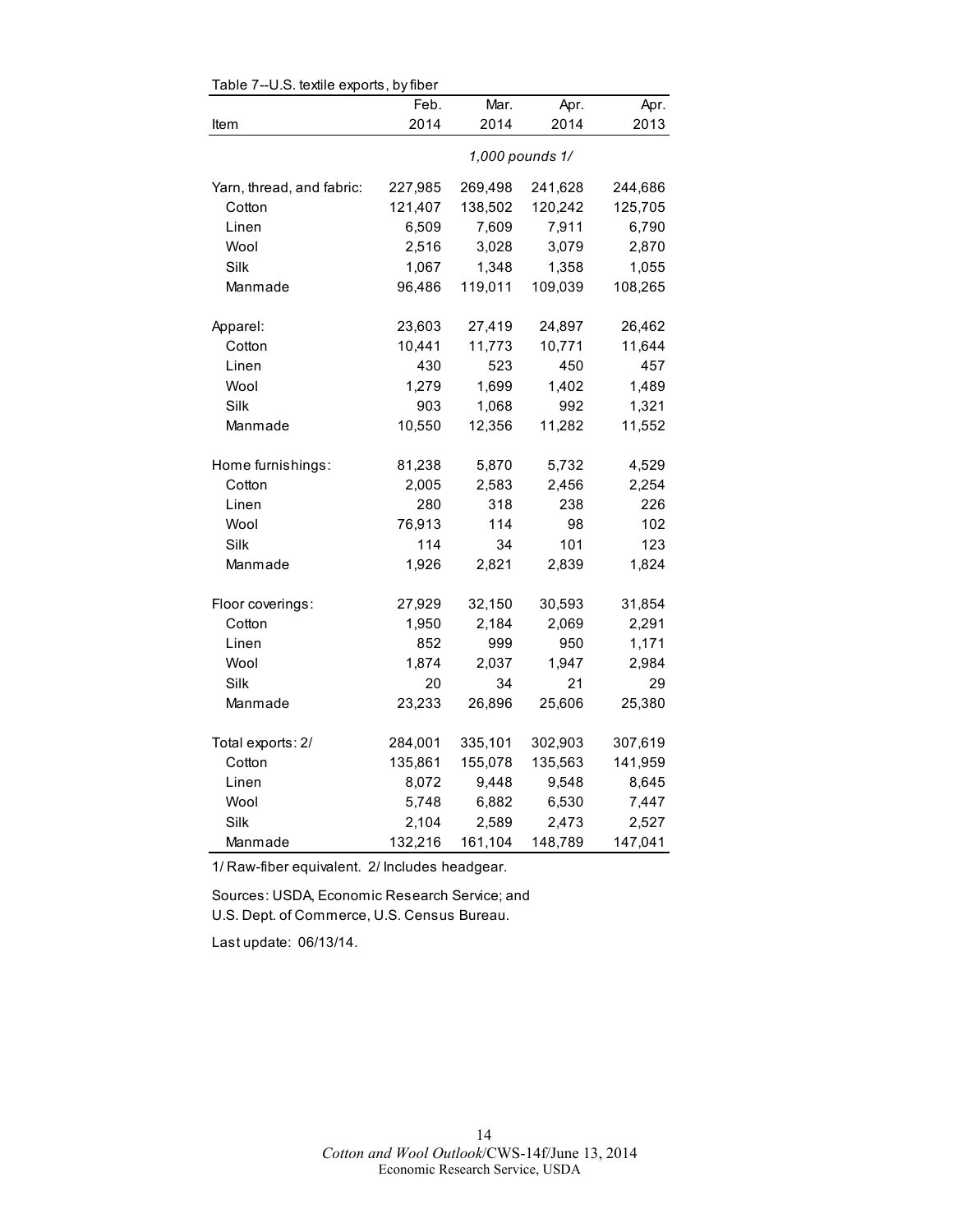| Table 8--0.S. cotton textile imports, by origin |                 |         |         |         |  |
|-------------------------------------------------|-----------------|---------|---------|---------|--|
|                                                 | Feb.            | Mar.    | Apr.    | Apr.    |  |
| Region/country                                  | 2014            | 2014    | 2014    | 2013    |  |
|                                                 | 1,000 pounds 1/ |         |         |         |  |
| North America                                   | 131,189         | 145,330 | 133,962 | 133,329 |  |
| Canada                                          | 2,776           | 2,855   | 2,916   | 3,024   |  |
| Costa Rica                                      | 428             | 329     | 399     | 494     |  |
| Dominican Republic                              | 6,321           | 7,980   | 7,035   | 6,470   |  |
| El Salvador                                     | 18,438          | 20,821  | 19,415  | 17,105  |  |
| Guatemala                                       | 7,713           | 8,083   | 6,744   | 7,792   |  |
| Haiti                                           | 12,604          | 15,416  | 12,471  | 14,497  |  |
| Honduras                                        | 25,634          | 30,590  | 25,391  | 24,817  |  |
| Mexico                                          | 40,393          | 41,748  | 41,816  | 43,254  |  |
| Nicaragua                                       | 14,634          | 17,505  | 17,769  | 15,864  |  |
| South America                                   | 16,875          | 4,203   | 4,743   | 4,177   |  |
| Colombia                                        | 1,418           | 1,581   | 1,746   | 1,909   |  |
| Peru                                            | 2,275           | 2,324   | 2,701   | 2,067   |  |
| Europe                                          | 10,656          | 12,526  | 12,116  | 10,981  |  |
| Germany                                         | 841             | 1,301   | 1,448   | 1,085   |  |
| Italy                                           | 1,596           | 1,811   | 1,724   | 1,713   |  |
| Portugal                                        | 1,006           | 1,304   | 954     | 999     |  |
| Turkey                                          | 4,605           | 5,316   | 5,276   | 4,686   |  |
| Turkmenistan                                    | 357             | 349     | 390     | 421     |  |
| Asia                                            | 476,444         | 441,133 | 474,024 | 479,170 |  |
| <b>Bahrain</b>                                  | 1,460           | 1,386   | 2,201   | 1,638   |  |
| Bangladesh                                      | 45,753          | 49,491  | 45,716  | 48,322  |  |
| Cambodia                                        | 17,976          | 20,321  | 16,947  | 17,637  |  |
| China                                           | 193,917         | 133,708 | 170,412 | 177,001 |  |
| Hong Kong                                       | 529             | 587     | 857     | 860     |  |
| India                                           | 56,885          | 64,969  | 66,984  | 66,858  |  |
| Indonesia                                       | 25,227          | 27,004  | 25,366  | 29,199  |  |
| Israel                                          | 977             | 932     | 961     | 575     |  |
| Japan                                           | 955             | 1,339   | 1,312   | 1,055   |  |
| Jordan                                          | 4,239           | 4,006   | 5,535   | 4,276   |  |
| Malaysia                                        | 2,687           | 2,597   | 2,671   | 2,370   |  |
| Pakistan                                        | 54,488          | 60,826  | 63,407  | 61,264  |  |
| Philippines                                     | 4,104           | 5,134   | 4,296   | 5,023   |  |
| South Korea                                     | 4,265           | 5,657   | 5,681   | 5,773   |  |
| Sri Lanka                                       | 7,937           | 8,664   | 8,158   | 7,473   |  |
| Taiwan                                          | 2,028           | 2,056   | 2,453   | 2,350   |  |
| Thailand                                        | 4,964           | 6,946   | 5,535   | 6,239   |  |
| United Arab Emirates                            | 513             | 731     | 562     | 232     |  |
| Vietnam                                         | 47,058          | 44,212  | 44,518  | 40,439  |  |
| Oceania                                         | 35              | 118     | 66      | 16      |  |
| Africa                                          | 12,189          | 14,038  | 15,859  | 14,684  |  |
| Egypt                                           | 6,489           | 7,606   | 8,630   | 7,933   |  |
| Kenya                                           | 1,687           | 2,234   | 2,327   | 1,794   |  |
| Lesotho                                         | 1,961           | 2,276   | 2,464   | 2,768   |  |
| Mauritius                                       | 1,035           | 846     | 1,043   | 829     |  |
| World 2/                                        | 634,412         | 617,348 | 640,771 | 642,358 |  |

 $Table 8-11$  S, cotton to tile imports, by origin

1/ Raw-fiber equivalent. 2/ Totals may not add due to rounding.

Sources: USDA, Economic Research Service; and U.S. Dept. of Commerce, U.S. Census Bureau.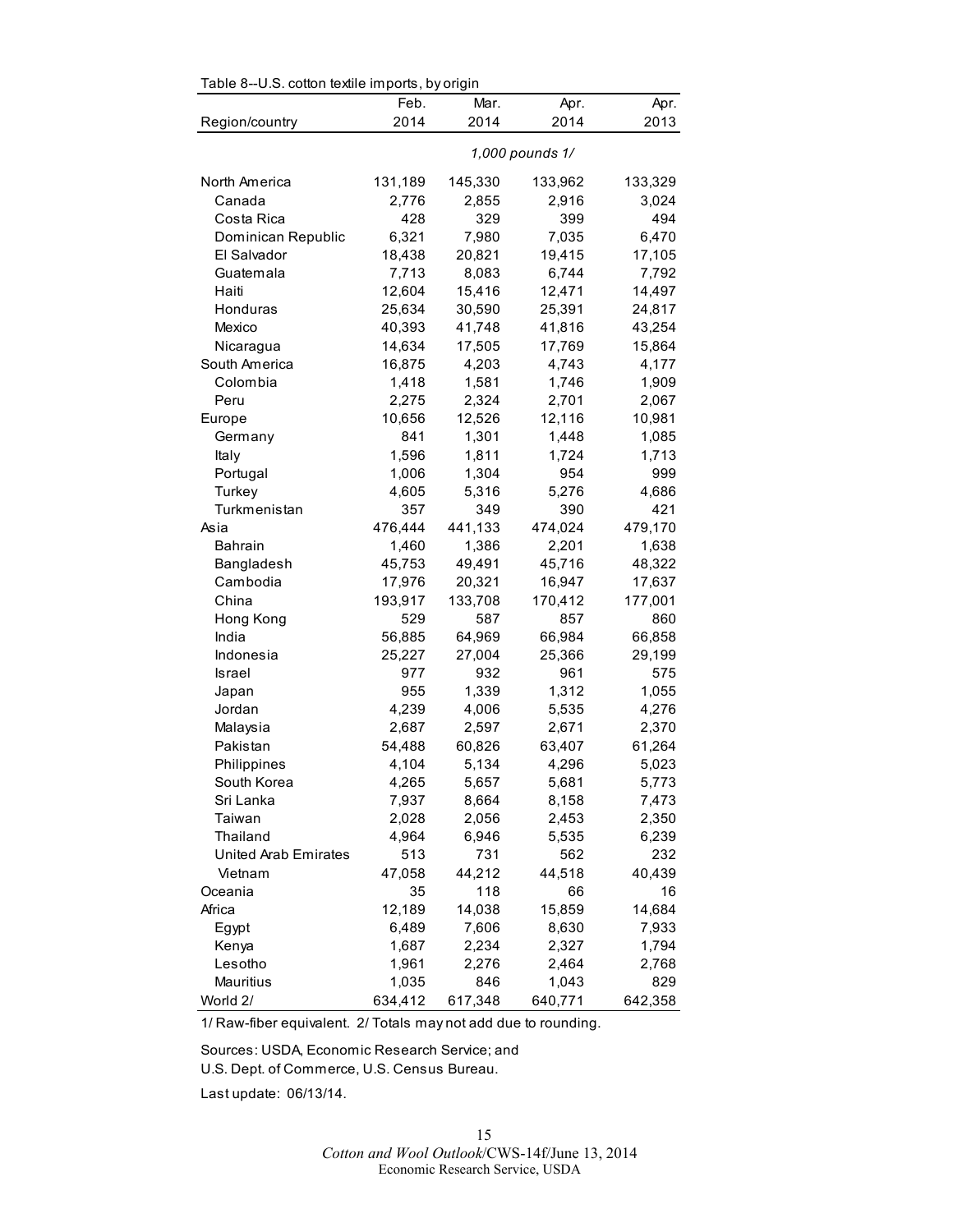| Table 9--U.S. cotton textile exports, by destination |                 |            |            |            |  |
|------------------------------------------------------|-----------------|------------|------------|------------|--|
|                                                      | Feb.            | Mar.       | Apr.       | Apr.       |  |
| Region/country                                       | 2014            | 2014       | 2014       | 2013       |  |
|                                                      | 1,000 pounds 1/ |            |            |            |  |
| North America                                        | 120,505         | 136,405    | 118,879    | 117,247    |  |
| Bahamas                                              | 209             | 261        | 199        | 106        |  |
| Canada                                               | 8,698           | 9,162      | 9,482      | 10,366     |  |
| Costa Rica                                           | 268             | 263        | 338        | 247        |  |
| Dominican Republic                                   | 20,045          | 22,397     | 18,914     | 17,554     |  |
| El Salvador                                          | 10,966          | 12,923     | 10,162     | 10,317     |  |
| Guatemala                                            | 2,115           | 2,924      | 1,993      | 2,971      |  |
| Haiti                                                | 549             | 805        | 685        | 604        |  |
| Honduras                                             | 49,419          | 55,794     | 46,317     | 43,939     |  |
| Jamaica                                              | 69              | 33         | 88         | 89         |  |
| Mexico                                               | 26,076          | 29,166     | 28,609     | 28,897     |  |
| Nicaragua                                            | 1,575           | 1,940      | 1,539      | 1,549      |  |
| Panama                                               | 206             | 295        | 214        | 296        |  |
| South America                                        | 3,880           | 4,773      | 4,400      | 3,323      |  |
| Brazil                                               | 338             | 553        | 493        | 275        |  |
| Chile                                                | 137             | 220        | 152        | 566        |  |
| Colombia                                             | 1,916           | 2,419      | 2,630      | 1,764      |  |
| Ecuador                                              | 124             | 151        | 70         | 184        |  |
| Peru                                                 | 1.149           | 1,184      | 711        | 292        |  |
| Venezuela                                            | 54              | 96         | 182        | 91         |  |
| Europe                                               | 2,765           | 3,900      | 3,080      | 2,904      |  |
| Belgium                                              | 209             | 416        | 299        | 201        |  |
| France                                               | 206             | 183        | 106        | 132        |  |
| Germany                                              | 438             | 540        | 642        | 511        |  |
| Italy                                                | 163             | 264        | 143        | 155        |  |
| Netherlands                                          | 338             | 467        | 276        | 475        |  |
| United Kingdom                                       | 766             | 1,232      | 852        | 806        |  |
| Asia                                                 | 7,849           | 8,920      | 8,363      | 17,373     |  |
| China                                                | 4,215           | 4,393      | 4,650      | 13,762     |  |
| Hong Kong                                            | 422             | 597        | 527        | 545        |  |
| India                                                | 134             | 177        | 242        | 157        |  |
| <b>Israel</b>                                        | 130             | 256        | 192        | 119        |  |
| Japan                                                | 1,061           | 1,202      | 824        | 908        |  |
| Lebanon                                              | 102             | 142        | 95         | 116        |  |
| Saudi Arabia                                         | 92              | 186        | 94         | 68         |  |
| Singapore                                            | 144             | 251        | 177        | 223        |  |
| South Korea                                          | 392             | 584        | 536        | 552        |  |
| Taiwan                                               | 91              | 91         | 124        | 98         |  |
| Thailand                                             | 39              | 34         | 52         | 82         |  |
| <b>United Arab Emirates</b>                          | 434             | 283        | 310        | 294        |  |
| Vietnam                                              | 31              | 107        | 118        | 93         |  |
| Oceania                                              | 608             | 829        | 562        | 814        |  |
| Australia                                            | 437             | 585        | 409<br>118 | 640        |  |
| New Zealand<br>Africa                                | 150<br>253      | 186<br>251 | 279        | 127<br>298 |  |
| South Africa                                         | 45              | 39         | 44         | 42         |  |
| World 2/                                             | 135,861         | 155,078    | 135,563    | 141,959    |  |
|                                                      |                 |            |            |            |  |

1/ Raw-fiber equivalent. 2/ Totals may not add due to rounding.

Sources: USDA, Economic Research Service; and U.S. Dept. of Commerce, U.S. Census Bureau.